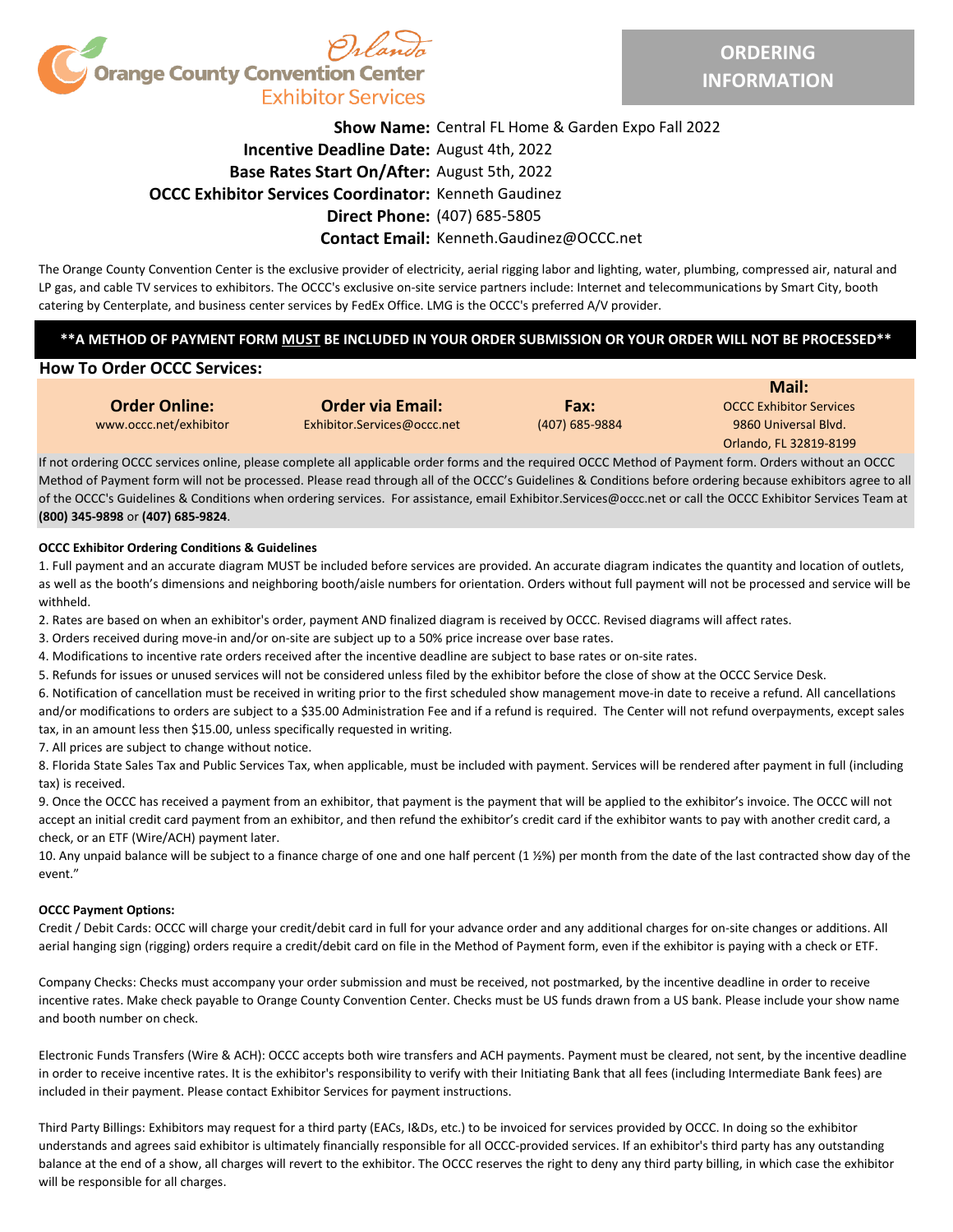

# **EVENT: Central FL Home & Garden Expo Fall 2022**

| Contrar refronte & Garach Exportant EULE                                                                                                                                                                                                                                                                                                                                        |                                                                                                                                                                                                                                                                                                                                                  |                                                                                                                                                             |  |  |  |
|---------------------------------------------------------------------------------------------------------------------------------------------------------------------------------------------------------------------------------------------------------------------------------------------------------------------------------------------------------------------------------|--------------------------------------------------------------------------------------------------------------------------------------------------------------------------------------------------------------------------------------------------------------------------------------------------------------------------------------------------|-------------------------------------------------------------------------------------------------------------------------------------------------------------|--|--|--|
| <b>EXHIBITING COMPANY:</b>                                                                                                                                                                                                                                                                                                                                                      |                                                                                                                                                                                                                                                                                                                                                  | <b>BOOTH#:</b>                                                                                                                                              |  |  |  |
| FAX:<br><b>PHONE:</b>                                                                                                                                                                                                                                                                                                                                                           |                                                                                                                                                                                                                                                                                                                                                  | X<br><b>BOOTH SIZE:</b>                                                                                                                                     |  |  |  |
| <b>ADDRESS:</b>                                                                                                                                                                                                                                                                                                                                                                 |                                                                                                                                                                                                                                                                                                                                                  | <b>BOOTH TYPE:</b>                                                                                                                                          |  |  |  |
| <b>CITY:</b>                                                                                                                                                                                                                                                                                                                                                                    | STATE:                                                                                                                                                                                                                                                                                                                                           | $\Box$ INLINE<br>$\Box$ ISLAND                                                                                                                              |  |  |  |
| <b>ZIP CODE/PROVIDENCE:</b>                                                                                                                                                                                                                                                                                                                                                     | <b>COUNTRY:</b>                                                                                                                                                                                                                                                                                                                                  | $\Box$ other<br>$\Box$ PENINSULA                                                                                                                            |  |  |  |
| BILL-TO COMPANY (IF DIFFERENT):                                                                                                                                                                                                                                                                                                                                                 |                                                                                                                                                                                                                                                                                                                                                  | I AM:<br>$\Box$ THE EXHIBITOR                                                                                                                               |  |  |  |
| <b>ORDER CONTACT NAME:</b><br>B                                                                                                                                                                                                                                                                                                                                                 |                                                                                                                                                                                                                                                                                                                                                  |                                                                                                                                                             |  |  |  |
| <b>ADDRESS:</b>                                                                                                                                                                                                                                                                                                                                                                 |                                                                                                                                                                                                                                                                                                                                                  | $\Box$ A 3RD PARTY (EAC/I&D):                                                                                                                               |  |  |  |
| ı<br>CITY:                                                                                                                                                                                                                                                                                                                                                                      | STATE:                                                                                                                                                                                                                                                                                                                                           |                                                                                                                                                             |  |  |  |
| N<br><b>ZIP CODE/PROVIDENCE:</b>                                                                                                                                                                                                                                                                                                                                                | <b>COUNTRY:</b>                                                                                                                                                                                                                                                                                                                                  |                                                                                                                                                             |  |  |  |
| G<br><b>PHONE:</b>                                                                                                                                                                                                                                                                                                                                                              | FAX:                                                                                                                                                                                                                                                                                                                                             |                                                                                                                                                             |  |  |  |
| <b>ORDER CONTACT EMAIL:</b>                                                                                                                                                                                                                                                                                                                                                     | <b>EMAIL FOR INVOICES:</b>                                                                                                                                                                                                                                                                                                                       |                                                                                                                                                             |  |  |  |
| **THIS FORM MUST BE INCLUDED IN YOUR ORDER SUBMISSION OR YOUR ORDER WILL NOT BE PROCESSED**                                                                                                                                                                                                                                                                                     |                                                                                                                                                                                                                                                                                                                                                  |                                                                                                                                                             |  |  |  |
| Central FL Home & Garden Expo Fall 2022<br>Incentive Deadline Date: August 4th, 2022<br>To qualify for incentive rates, all order forms, this Method<br>of Payment form and a finalized booth diagram must be<br>received by:<br><b>August 4th, 2022</b>                                                                                                                        | <b>Place Your Order Online or Via Email or Fax:</b><br>Order Online: www.occc.net/exhibitor<br>Email Forms: exhibitor.services@occc.net<br>Send Via Fax: (407) 685-9884<br>Call: (800) 345-9898                                                                                                                                                  | <b>OCCC Mailing Address:</b><br><b>Orange County Convention Center</b><br><b>ATTN: Exhibitor Services</b><br>9860 Universal Blvd.<br>Orlando, FL 32819-8199 |  |  |  |
| $\Box$ COMPANY CHECK<br>Checks must accompany your order submission and must be received, not<br>postmarked, by the incentive deadline. Make check payable to Orange<br>County Convention Center. Checks must be US funds drawn from a US bank.<br>Please include your show name and booth number on check.                                                                     | $\Box$ ELECTRONIC FUNDS TRANSFER<br>OCCC accepts both wire transfers and ACH payments. Payment must be<br>cleared, not sent, by the incentive deadline. It is the exhibitor's responsibility<br>to verify with their Initiating Bank that all fees are included in their payment.<br>Please contact Exhibitor Services for payment instructions. |                                                                                                                                                             |  |  |  |
|                                                                                                                                                                                                                                                                                                                                                                                 | *ACH Payments now available Online                                                                                                                                                                                                                                                                                                               |                                                                                                                                                             |  |  |  |
| □ CREDIT / DEBIT CARD<br>OCCC will charge your credit/debit card in full for your advance order and any<br>additional charges for onsite changes or additions. Please complete all of the<br>information below if using a credit/debit card:                                                                                                                                    | <b>CARD TYPE:</b><br>$\Box$ VISA $\Box$ MASTERCARD                                                                                                                                                                                                                                                                                               | $\Box$ AMERICAN EXPRESS                                                                                                                                     |  |  |  |
| <u> 1989 - Johann Barn, mars eta bainar eta hiri (h. 1989).</u><br><b>CARD NUMBER:</b>                                                                                                                                                                                                                                                                                          | <b>EXPIRATION DATE:</b>                                                                                                                                                                                                                                                                                                                          | <b>SECURITY CODE:</b>                                                                                                                                       |  |  |  |
|                                                                                                                                                                                                                                                                                                                                                                                 |                                                                                                                                                                                                                                                                                                                                                  |                                                                                                                                                             |  |  |  |
| <b>BILLING ADDRESS:</b>                                                                                                                                                                                                                                                                                                                                                         |                                                                                                                                                                                                                                                                                                                                                  |                                                                                                                                                             |  |  |  |
| I, the undersigned cardholder, by submitting an order to the OCCC, acknowledge and agree to all OCCC Terms & Conditions and give the Orange County<br>Convention Center authorization to charge my credit card for the following services: electricity, rigging labor and equipment, lighting, plumbing, compressed<br>air, propane & natural gas, cable TV and/or firewatches. |                                                                                                                                                                                                                                                                                                                                                  |                                                                                                                                                             |  |  |  |
| SIGNATURE:                                                                                                                                                                                                                                                                                                                                                                      |                                                                                                                                                                                                                                                                                                                                                  |                                                                                                                                                             |  |  |  |
| I further authorize the following named person(s) to approve additional charges on the above card on show site as deemed necessary by said person(s):                                                                                                                                                                                                                           |                                                                                                                                                                                                                                                                                                                                                  |                                                                                                                                                             |  |  |  |

**NAME: SIGNATURE: NAME: SIGNATURE: NAME: SIGNATURE:**